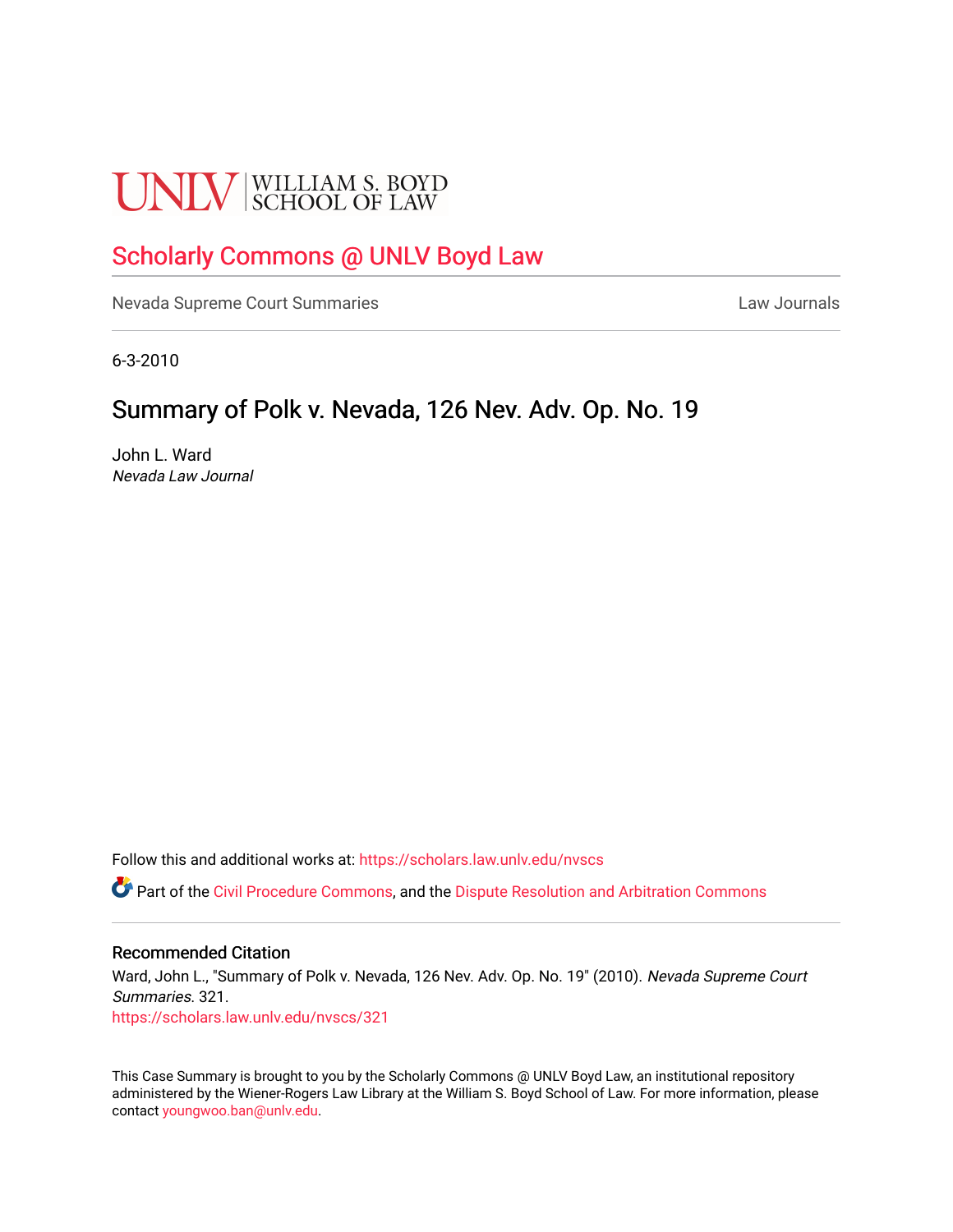### **Polk v. Nevada 126 Nev. Adv. Op. No. 19 (June 3, 2010) [1](#page-1-0)**

### **CIVIL PROCEDURE—An Unanswered Argument in an Appellate Brief may be Grounds for a New Trial.**

### **Summary**

Review of a district court's admission of hearsay evidence through witness testimony during a murder trial. Review also of the State's subsequent failure to address, in their briefs on appeal, whether such admission was harmful to the defendant's constitutional confrontation right.

### **Disposition/Outcome**

The Court held that because the State failed to respond to the defendant's constitutional confrontation issues until oral argument and not in their briefs, the Court would use the discretionary standard found in NRAP 31(d) to remand the case for a new trial.

### **Factual & Procedural History**

In 1999 the State indicted defendant Levenral Polk for the murder of Walter Hodges. The State employed the talents of one Michelle Fox, a gun residue analyst, to analyze pieces of clothing, etc. to determine if Polk was the gunman who murdered Hodges. However, the State did not use Fox's results because they were not available until after the commencement of trial. Regardless, Polk was found guilty of first-degree murder with a deadly weapon by a jury of his peers. However, the Ninth Circuit Court of Appeals held the jury instructions in Polk's trial unconstitutional,<sup>[2](#page-1-1)</sup> ultimately resulting in a new trial. Therefore, the State retried Polk in 2008.

By the 2008 trial, Fox had retired and was not available as a witness. Therefore, prior to the trial, the State employed Laurie Kaminski, another gun residue analyst, to analyze two of the five samples Fox originally had. At trial, the State questioned Kaminski, over the objection of defense counsel, as to the results of one sample that only Fox, and not Kaminski, had tested. Essentially, the trial court allowed Kaminski to testify that Fox had found no gunshot residue on that particular sample. This testimony appeared to be harmless as it did not implicate the defendant; however, it is this testimony to which Polk claimed error on appeal. Indeed, at the end of the second trial Polk was convicted of second-degree murder.

On appeal, Polk challenged the validity of the admission of Fox's test result on the one sample at issue. Specifically, he contended that the admission violated his Sixth Amendment right to confront or cross examine a witness, specifically citing to the United States Supreme Court cases of *Crawford v. Washington*<sup>[3](#page-1-2)</sup> and *Melendez-Diaz v. Massachusetts*.<sup>[4](#page-1-3)</sup> Basically, *Crawford* and *Melendez-Diaz* stand for the proposition that the accused have the right to confront and cross-examine those making accusations against them in a court of law. Here, Polk did not have an opportunity to confront Fox. However, the Nevada Supreme Court conveyed that any potential prejudice stemming from an alleged *Crawford* violation is evaluated under a harmless

<sup>&</sup>lt;sup>1</sup> By John L. Ward

<span id="page-1-1"></span><span id="page-1-0"></span> $^{2}$  Polk v. Sandoval, 503 F.3d 903, 913 (9th Cir. 2007).<br> $^{3}$  Crawford v. Washington, 541 U.S. 36 (2004).

<span id="page-1-3"></span><span id="page-1-2"></span> $3$ <sup>4</sup> Melendez-Diaz v. Massachusetts, 557 U.S.  $\_\_$ , 129 S.Ct. 2527 (2009).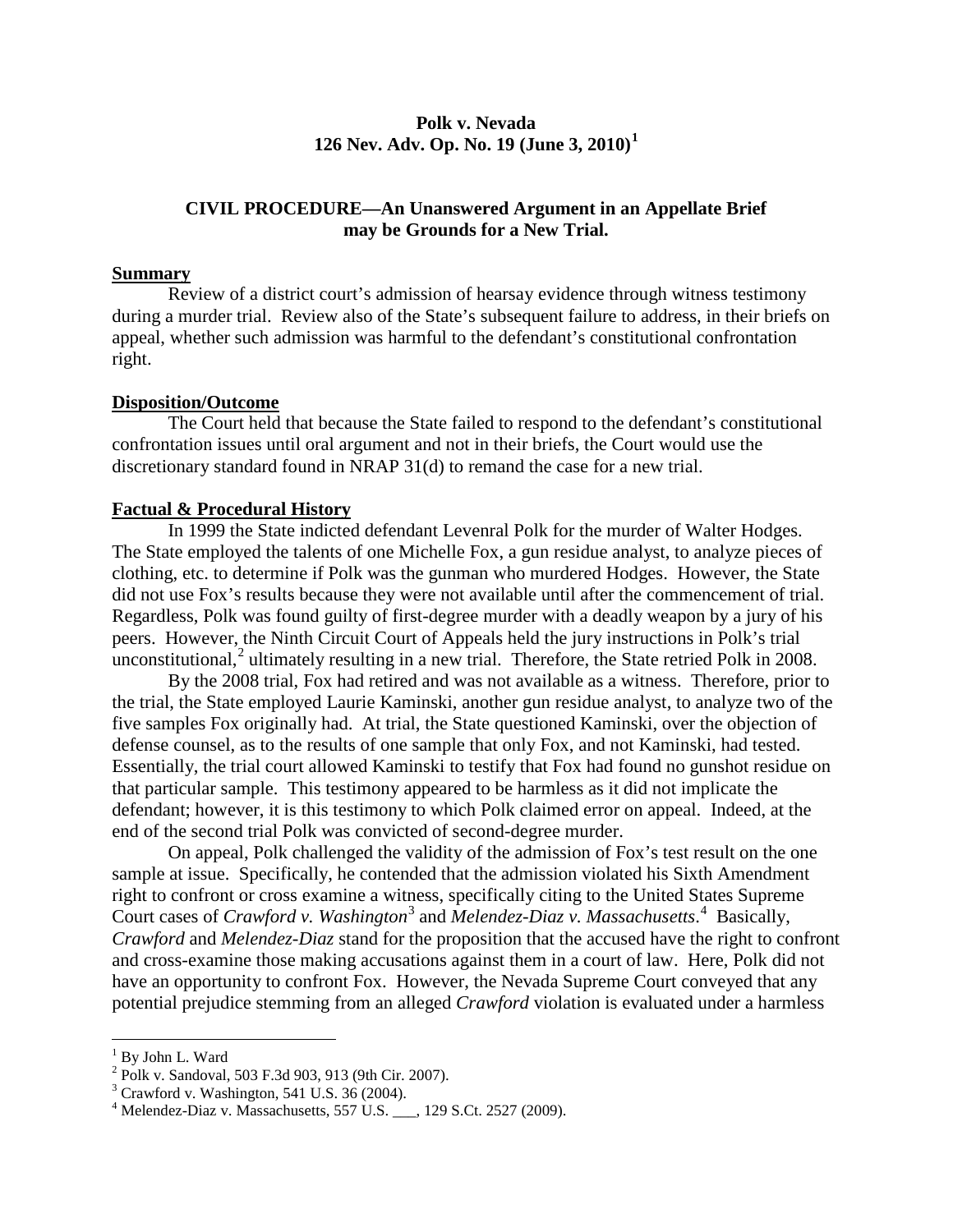error standard.<sup>[5](#page-2-0)</sup> Nevertheless, the State failed to acknowledge Polk's Sixth Amendment arguments until oral argument. Therefore, by failing to respond in a written brief, Polk argued that the State's remarks at oral argument ought to be excluded, thereby making the unanswered issue a confession of error, necessitating a retrial.

### **Discussion**

As an initial matter, the Court held the trial court's admission of Fox's analysis through witness Kaminski's testimony was a violation of *Crawford* and *Melendez-Diaz* because Polk had no means by which to confront or cross examine Fox.

Thereafter, the Court explained that NRAP 31(d) gives the Court the right to consider a respondent's failure to respond to an argument as a confession of error. The Court then articulated the history of its own use of NRAP 31(d): electing to apply it when a respondent failed to file an answering brief<sup>[6](#page-2-1)</sup> or failed to address a significant issue on appeal,<sup>[7](#page-2-2)</sup> and generally electing not to apply it when the respondent inadvertently failed to respond to an issue of no consequence or had a legitimate excuse.<sup>[8](#page-2-3)</sup>

Here, the Court held that the State did not have a legitimate excuse for failing to address a significant issue on appeal, namely the constitutional confrontation argument Polk articulated in his brief. The Court further held, that because of this failure, the State's remarks at oral argument concerning this constitutional matter were precluded, thereby necessitating a new trial for Polk. Subsequently, the Court reversed the judgment of Polk's conviction and remanded the case for a new trial.

### **Conclusion**

Appellate briefs should be answered fully. Under NRAP 31(d), an unanswered argument in a brief is grounds for a confession of error. Depending on the significance of that confession of error, a retrial may be necessary.

<span id="page-2-0"></span> <sup>5</sup> Medina v. State, 122 Nev. 346, 355, 143 P.3d 471, 477 (2006).

<span id="page-2-1"></span><sup>6</sup> *See, e.g.*, County Comm'rs v. Las Vegas Discount Golf, 110 Nev. 567, 569-70, 875 P.2d 1045, 1046 (1994); State of Rhode Island v. Prins, 96 Nev. 565, 566, 613 P.2d 408, 409 (1980).<br>
<sup>7</sup> See, e.g., Bates v. Chronister, 100 Nev. 675, 681-82, 691 P.2d 865, 870 (1984).<br>
<sup>8</sup> See, e.g., Hewitt v. State, 113 Nev. 387, 392, 936 P.2d 330, 3

<span id="page-2-2"></span>

<span id="page-2-3"></span>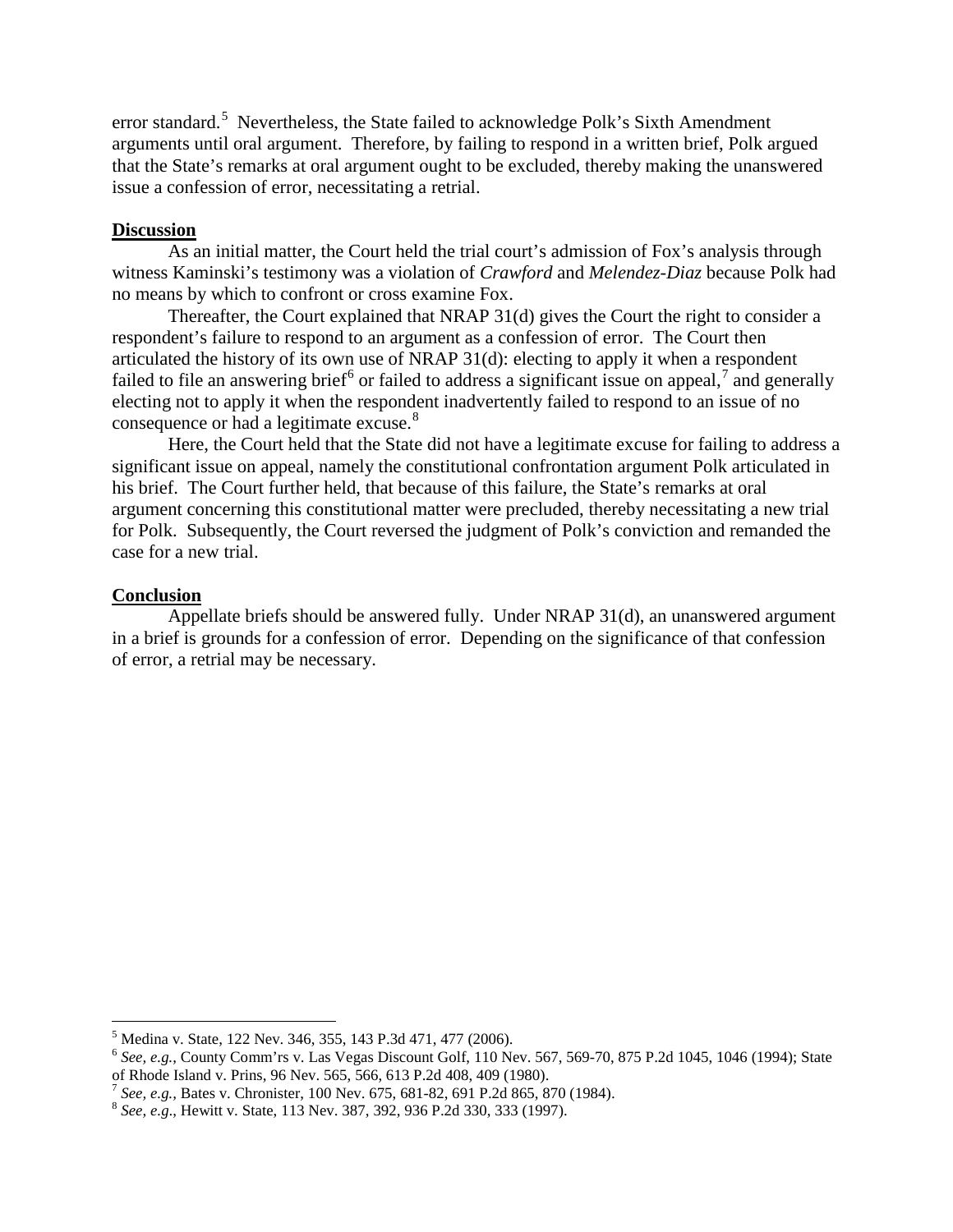### Cite as: Polk v. State 126 Nev. Adv. Op. No. 19 June 3, 2010

### IN THE SUPREME COURT OF THE STATE OF NEVADA

No. 52733

#### LEVENRAL DEMARLO POLK,

Appellant,

vs.

THE STATE OF NEVADA,

Respondent.

 Appeal from a judgment of conviction, pursuant to a jury verdict, of second-degree murder with the use of a deadly weapon and discharging a firearm out of a motor vehicle. Eighth Judicial District Court, Clark County; Elizabeth Goff Gonzalez, Judge.

### Reversed and remanded.

David M. Schieck, Special Public Defender, and JoNell Thomas, Deputy Special Public Defender, Clark County, for Appellant.

Catherine Cortez Masto, Attorney General, Carson City; David J. Roger, District Attorney, Steven S. Owens, Chief Deputy District Attorney, and Giancarlo Pesci, Deputy District Attorney, Clark County, for Respondent.

### BEFORE HARDESTY, DOUGLAS and PICKERING, JJ.

### **OPINION**

By the Court, HARDESTY, J.:

 In this appeal, we have the duty to publicly reiterate the importance of submitting attentive appellate briefs and the unfortunate obligation to address the unforgiving consequences resulting from a respondent's failure to respond to relevant issues raised on appeal. In his opening brief, appellant Levenral Polk argues that his constitutional right to confrontation under the Sixth Amendment of the United States Constitution and Crawford v. Washington, 541 U.S. 36 (2004), and Melendez-Diaz v. Massachusetts, 557 U.S. \_\_\_, 129 S. Ct. 2527 (2009), was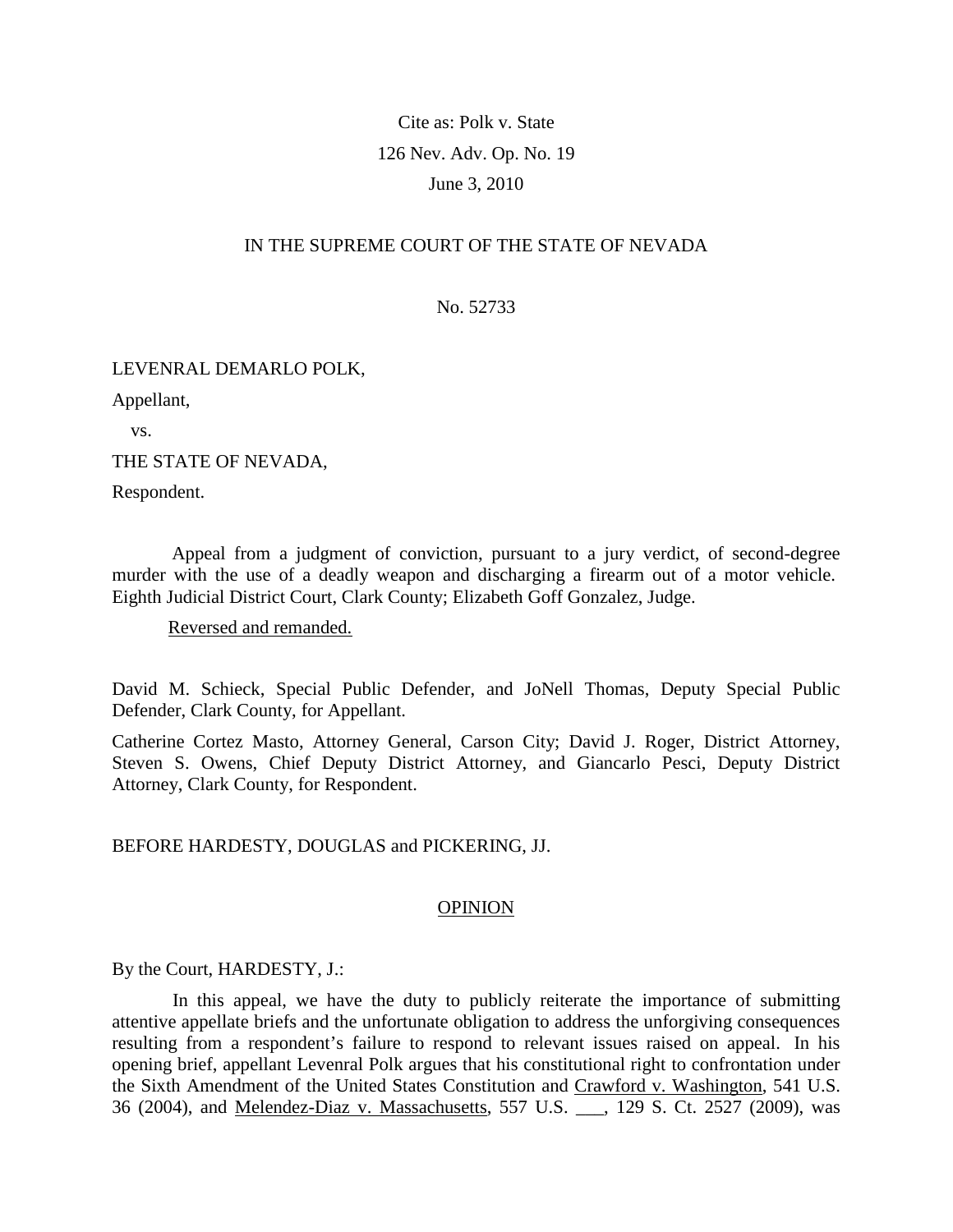violated when the findings of a gunshot residue analyst who did not testify at trial and was not subject to cross-examination were admitted. In its answering brief, the State failed to directly address the Crawford and Melendez-Diaz issue or argue, alternatively, that any potential constitutional violation was harmless error. Polk argues in his reply that because the State failed to respond to Polk's alleged constitutional violation, it effectively confessed error under NRAP 31(d). We agree and reverse and remand for a new trial.

### FACTS

 In 1999, Polk was indicted for shooting and killing Walter Hodges at a bus stop in Las Vegas. Shots fired from a stationary vehicle struck Hodges, who was standing near the vehicle's passenger window. Witnesses subsequently saw the vehicle flee the scene with one occupant inside. The vehicle belonged to Leslie Harris, Polk's girlfriend, who had permitted Polk to use the vehicle on the night of the shooting.

 During the investigation, detectives took forensic samples from the vehicle to be tested for gunshot residue. In preparation for Polk's trial, a total of five samples were tested by Michelle Fox, a gunshot residue analyst. Samples 1-3 were taken from the vehicle that investigators believed would contain gunshot residue, sample 4 was a "control" sample taken from the vehicle, and sample 5 was an unapplied piece of adhesive also tested as a "control" sample. The State did not receive the test results until the trial had already commenced. Therefore, Fox did not testify at trial and none of the gunshot residue samples were admitted as evidence. Polk was, nevertheless, convicted of first-degree murder with use of a deadly weapon and discharging a firearm out of a motor vehicle.

 Eventually, the Ninth Circuit Court of Appeals determined that the jury instructions in Polk's trial were unconstitutional. See Polk v. Sandoval, 503 F.3d 903, 913 (9th Cir. 2007).[1] The court instructed the federal district court to grant Polk's petition for a writ of habeas corpus "unless the State elect[ed] to retry Polk within a reasonable time." Id.

 The State retried Polk in 2008. Prior to Polk's second trial, the State requested that certain gunshot residue samples be re-tested. Because Fox had retired and was unavailable for Polk's second trial, Laurie Kaminski re-tested samples 1 and 3 but did not re-test sample 2 or the "control" samples (samples 4 and 5). At trial, Kaminski was qualified as a gunshot residue expert and testified about her test results for samples 1 and 3. Over the objection of defense counsel, Kaminski was also permitted to testify regarding the test results of control sample 5, which had been previously tested by Fox but not Kaminski. Specifically, Kaminski testified that "[Fox] reported finding no gunshot residue particles on that sample." At the conclusion of the second trial, Polk was convicted of second-degree murder with the use of a deadly weapon and discharging a firearm out of a motor vehicle.

 In his current appeal, Polk asserts, among other issues, that admission of Fox's test results of sample 5 through Kaminski's testimony violated Polk's right to confront or crossexamine Fox under Crawford and Melendez-Diaz. In its answering brief, the State asserts that Kaminski's testimony was admissible because she was an expert witness offering her opinion, which may be based upon inadmissible evidence under NRS 50.285; however the State did not address Crawford or Melendez-Diaz, nor did it assert that any potential error was harmless. See Medina v. State, 122 Nev. 346, 355, 143 P.3d 471, 477 (2006) (recognizing that any potential prejudice from a Crawford violation will be reviewed under a harmless-error analysis). In his reply brief, Polk points out that the State's argument on the admissibility of hearsay testimony by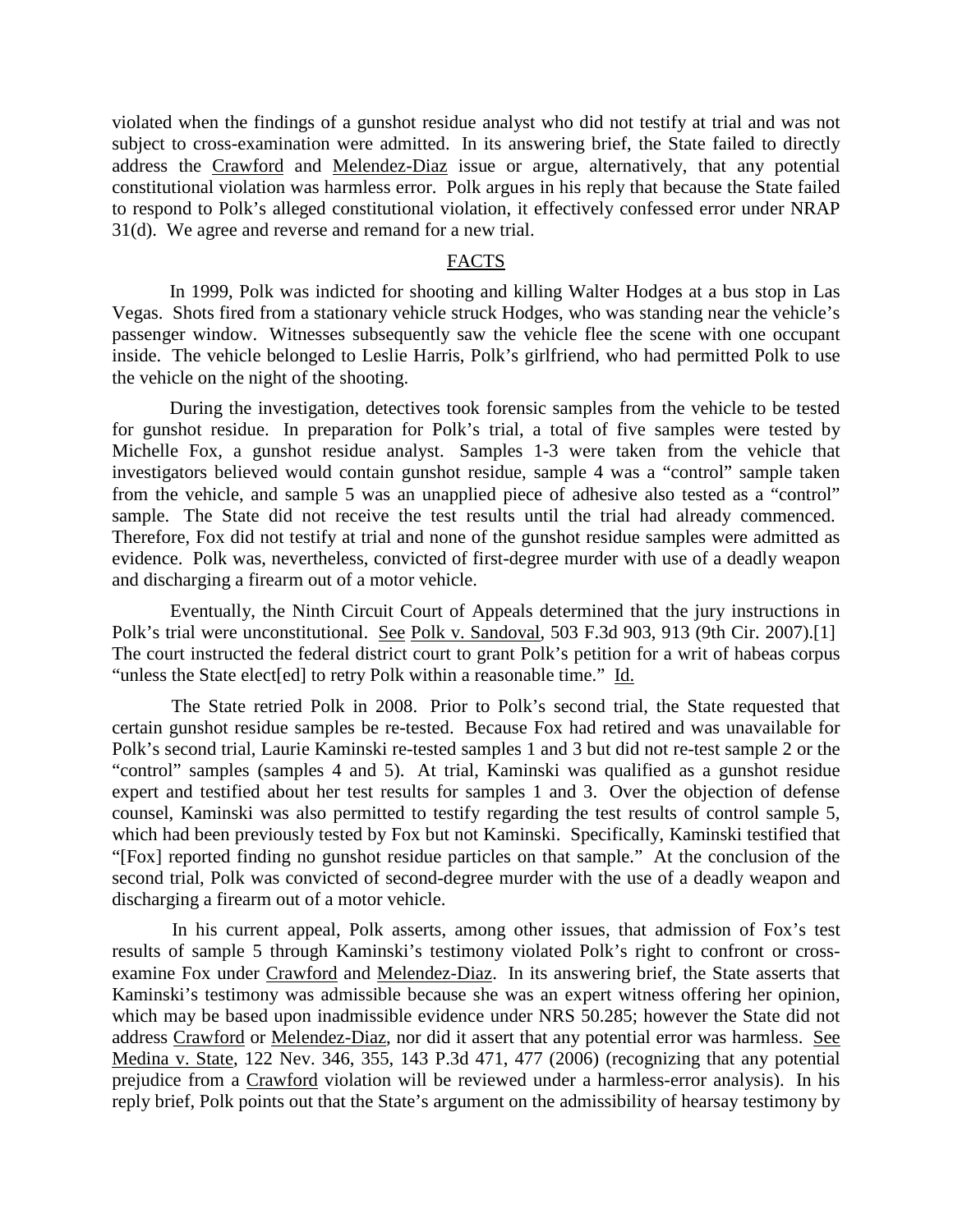an expert is limited to a statutory analysis of an expert witness's ability to testify and, in doing so, rely upon inadmissible evidence.[2] Polk argues that the State should be deemed to have confessed error by failing to respond to his argument concerning his constitutional right to confrontation under Crawford and Melendez-Diaz.

 At oral argument, the State addressed for the first time Polk's alleged Crawford and Melendez-Diaz constitutional violations and asserted that the resulting error, if any, was harmless. When the court questioned the State about its failure to brief these constitutional issues, the State implored the court to consider the argument it was now making. Polk objected to the State being permitted to address the issue at oral argument when the State failed to respond to the issue in its answering brief.

#### DISCUSSION

 Under Crawford, the testimonial statement of an otherwise unavailable witness is inadmissible "unless the defendant had an opportunity to previously cross-examine the witness regarding the witness's statement." Medina, 122 Nev. at 353, 143 P.3d at 476. During the course of this appeal, the United States Supreme Court issued an opinion in Melendez-Diaz and held that admitting the testimony of a forensic analyst through affidavits without being subject to cross-examination is a violation of the Confrontation Clause. 557 U.S. at \_\_\_, 129 S. Ct. at 2542.

 In this case, Fox was unavailable to testify at trial and had never been subject to crossexamination by Polk; therefore, her statements or test results are not admissible under Crawford. To the extent that Fox's test results of sample 5 were admitted through Kaminski's testimony, we conclude that a Crawford and Melendez-Diaz violation occurred. Normally, when there is a Crawford violation, we will review the prejudicial effects of the violation under a harmless-error analysis, which does not require reversal if the State can "'show "beyond a reasonable doubt that the error complained of did not contribute to the verdict obtained."'" Medina, 122 Nev. at 355, 143 P.3d at 476-77 (quoting Sullivan v. Louisiana, 508 U.S. 275, 279 (1993) (quoting Chapman v. California, 386 U.S. 18, 24 (1967))); see also Ennis v. State, 122 Nev. 694, 702, 137 P.3d 1095, 1101 (2006). Until oral argument, however, the State failed to brief any constitutional issues remotely related to a Crawford violation and failed to assert that any potential Crawford violation was harmless.

We previously stated that we "expect<sup>[]</sup> all appeals to be pursued with high standards of diligence, professionalism, and competence," Barry v. Lindner, 119 Nev. 661, 671, 81 P.3d 537, 543 (2003), and that "'[w]e intend to impress upon the members of the bar our resolve to end . . . lackadaisical [appellate] practices." Id. at 672, 81 P.3d at 544 (quoting Smith v. Emery, 109 Nev. 737, 743, 856 P.2d 1386, 1390 (1993)). NRAP 31(d) is a discretionary rule providing that if a respondent fails to file an adequate response to an appeal, this court may preclude that respondent from participating at oral argument and consider the failure to respond as a confession of error.[3] In determining whether to treat the failure to brief an issue as a confession of error under NRAP 31(d), we recognize that the consequences should be proportionate to the failure. See Gross v. Town of Cicero, Illinois, 528 F.3d 498, 500 (7th Cir. 2008) (noting that in applying sanction for noncompliance with rules of appellate procedure, "it is important to match the sanction to the offense").

We have routinely invoked our discretion and enforced NRAP 31(d) when no answering brief has been filed, see County Comm'rs v. Las Vegas Discount Golf, 110 Nev. 567, 569-70,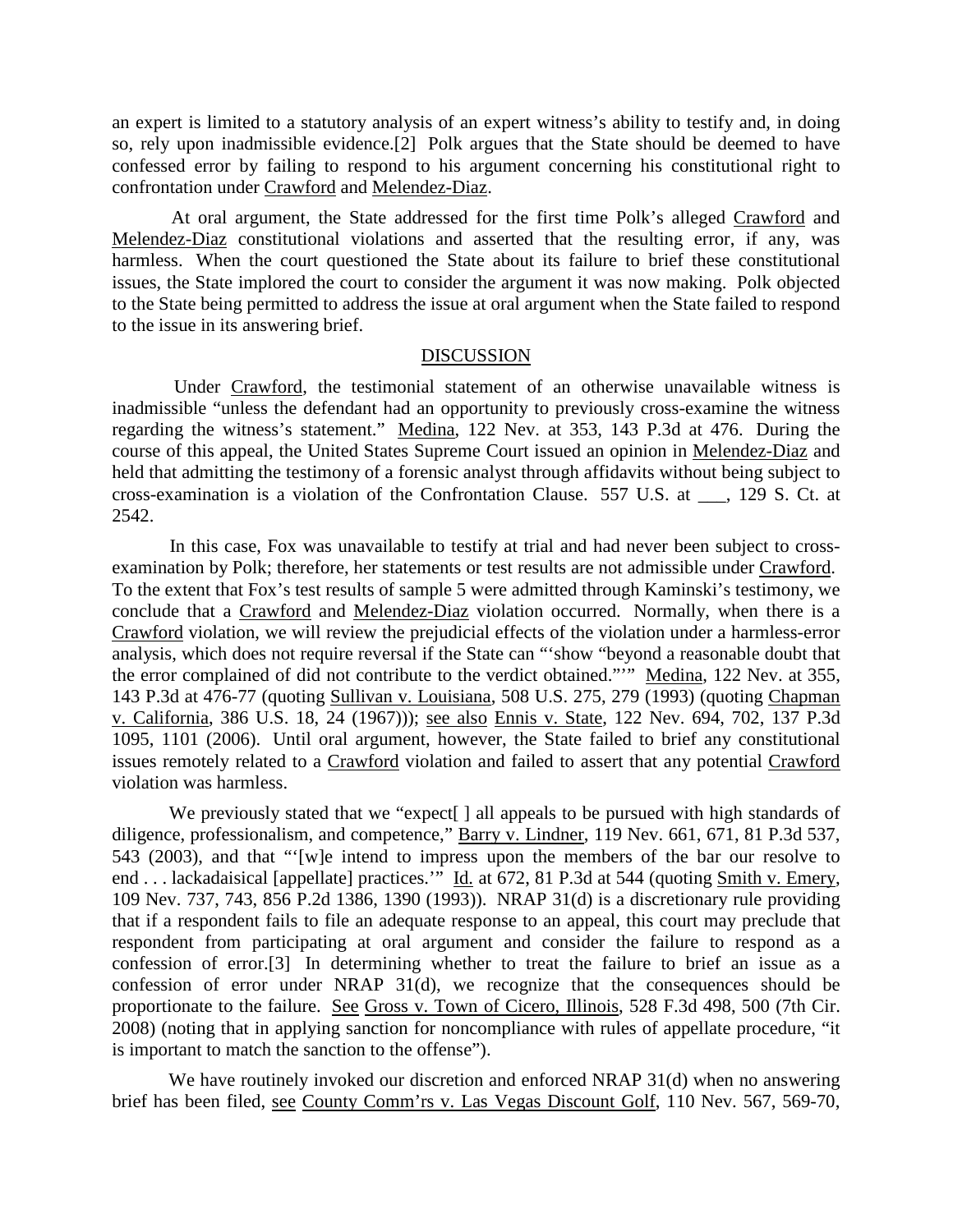875 P.2d 1045, 1046 (1994); State of Rhode Island v. Prins, 96 Nev. 565, 566, 613 P.2d 408, 409 (1980). We have also determined that a party confessed error when that party's answering brief effectively failed to address a significant issue raised in the appeal. See Bates v. Chronister, 100 Nev. 675, 681-82, 691 P.2d 865, 870 (1984) (treating the respondent's failure to respond to the appellant's argument as a confession of error); A Minor v. Mineral Co. Juv. Dep't, 95 Nev. 248, 249, 592 P.2d 172, 173 (1979) (determining that the answering brief was silent on the issue in question, resulting in a confession of error); Moore v. State, 93 Nev. 645, 647, 572 P.2d 216, 217 (1977) (concluding that even though the State acknowledged the issue on appeal, it failed to supply any analysis, legal or otherwise, to support its position and "effect[ively] filed no brief at all," which constituted confession of error), overruled on other grounds by Miller v. State, 121 Nev. 92, 95-96, 110 P.3d 53, 56 (2005). We have also concluded that confession of error occurred when a respondent has inexcusably disregarded applicable appellate procedures or court orders. See Walport v. Walport, 98 Nev. 301, 302, 646 P.2d 1215, 1215 (1982) (treating the respondent's failure to comply with two orders from this court to obtain counsel and file a brief as a confession of error); State, Dep't Mtr. Vehicles v. Palmer, 96 Nev. 599, 600, 614 P.2d 5, 5 (1980) (determining that the respondent's failure to comply with a court order to file a brief or request an extension warranted treating respondent's conduct as a confession of error).

 However, we have elected not to apply NRAP 31(d) on occasions when the respondent has filed a response but inadvertently failed to respond to an inconsequential issue or had a recognizable excuse. See Hewitt v. State, 113 Nev. 387, 392, 936 P.2d 330, 333 (1997) (concluding that even though the State failed to address all of the appellant's issues, the issues were meritless and were being raised for the first time on appeal), overruled on other grounds by Martinez v. State, 115 Nev. 9, 11-12, 974 P.2d 133, 134-35 (1999); State ex rel. Welfare Div. v. Hudson, 97 Nev. 386, 388, 632 P.2d 1148, 1149 (1981) (refusing to adopt a confession of error when the respondent was not represented by counsel), superseded by statute on other grounds as recognized in Smith v. County of San Diego, 109 Nev. 302, 303, 849 P.2d 286, 287 (1993).

 We recognize that the State filed a lengthy answering brief addressing Polk's other issues on appeal; however, the State failed to address Polk's argument that his constitutional right to confrontation under Crawford and Melendez-Diaz was violated. This is a significant constitutional issue that compels a response. The issue was clearly raised in Polk's opening brief and reply brief, the argument regarding it collectively consisting of approximately four pages. Melendez-Diaz was decided on June 25, 2009. The State filed its answering brief six weeks later, on September 10, 2009. In Polk's reply brief, he explicitly referenced the State's failure to directly address the constitutional issue. Even after being notified of its failure to respond to the Crawford and Melendez-Diaz issue, the State failed to supplement its response and elected to wait until oral argument to address the constitutional issue or harmless error. Such appellate practice causes prejudice to Polk's ability to adequately prepare for or respond during oral argument.

 Accordingly, we grant Polk's oral motion to exclude the State's oral argument on the Crawford and Melendez-Diaz issues and disregard the State's argument. Because the constitutional right to confrontation under Crawford and Melendez-Diaz was repeatedly raised throughout the appeal, but the State failed to address or even assert that any potential violation was harmless error, we invoke our authority under NRAP 31(d) and consider the State's silence to be a confession of error on this issue.[4]